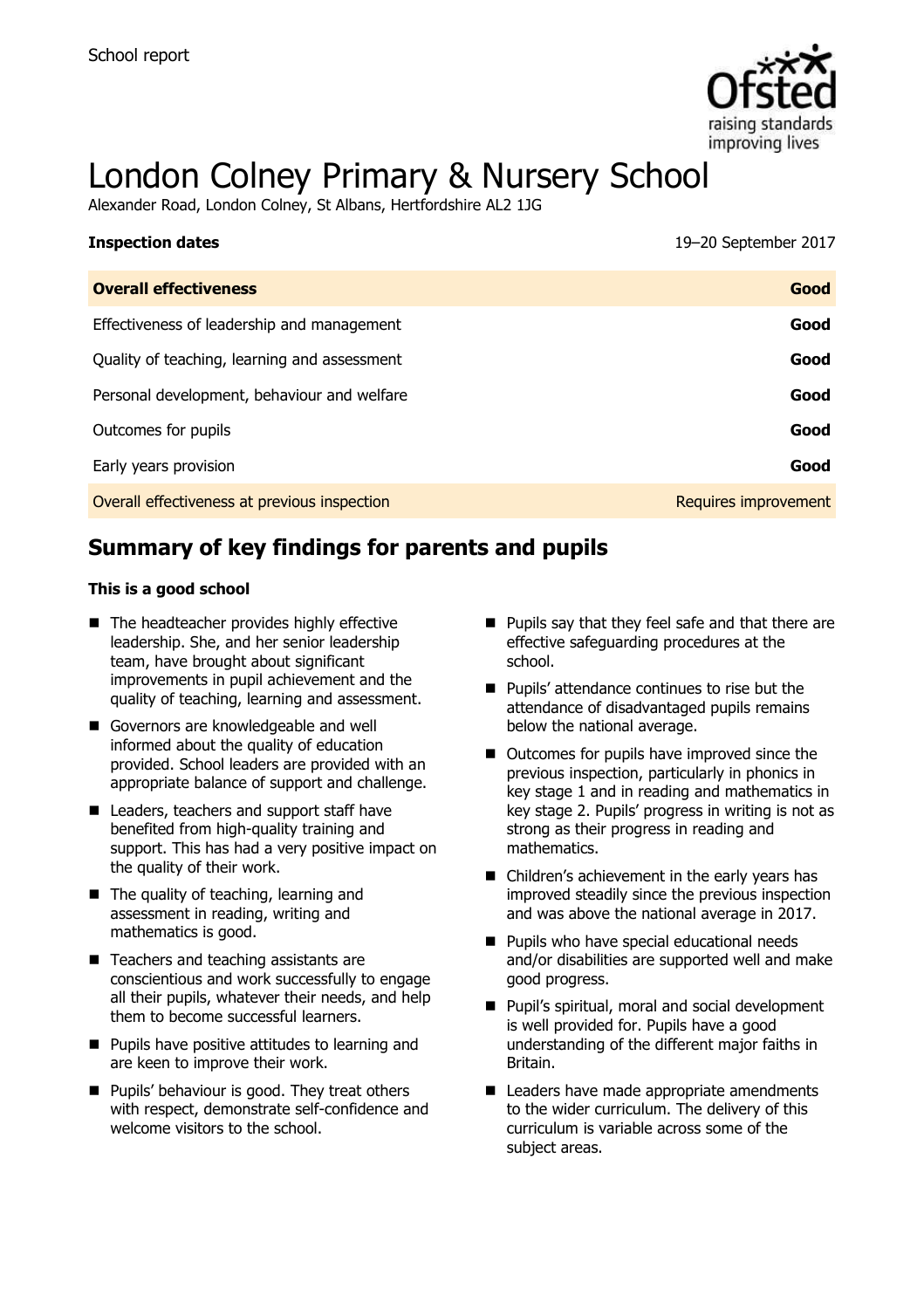

# **Full report**

### **What does the school need to do to improve further?**

- Continue to improve the quality of teaching, learning and assessment so that more is outstanding.
- **Ensure that attendance continues to improve, particularly for disadvantaged pupils.**
- Continue to improve outcomes in all subjects, and particularly in writing, by:
	- developing further opportunities for pupils to apply their literacy skills across the curriculum
	- ensuring that leaders track pupils' progress in subjects within the broader curriculum with the same precision that is evident in English, mathematics and science.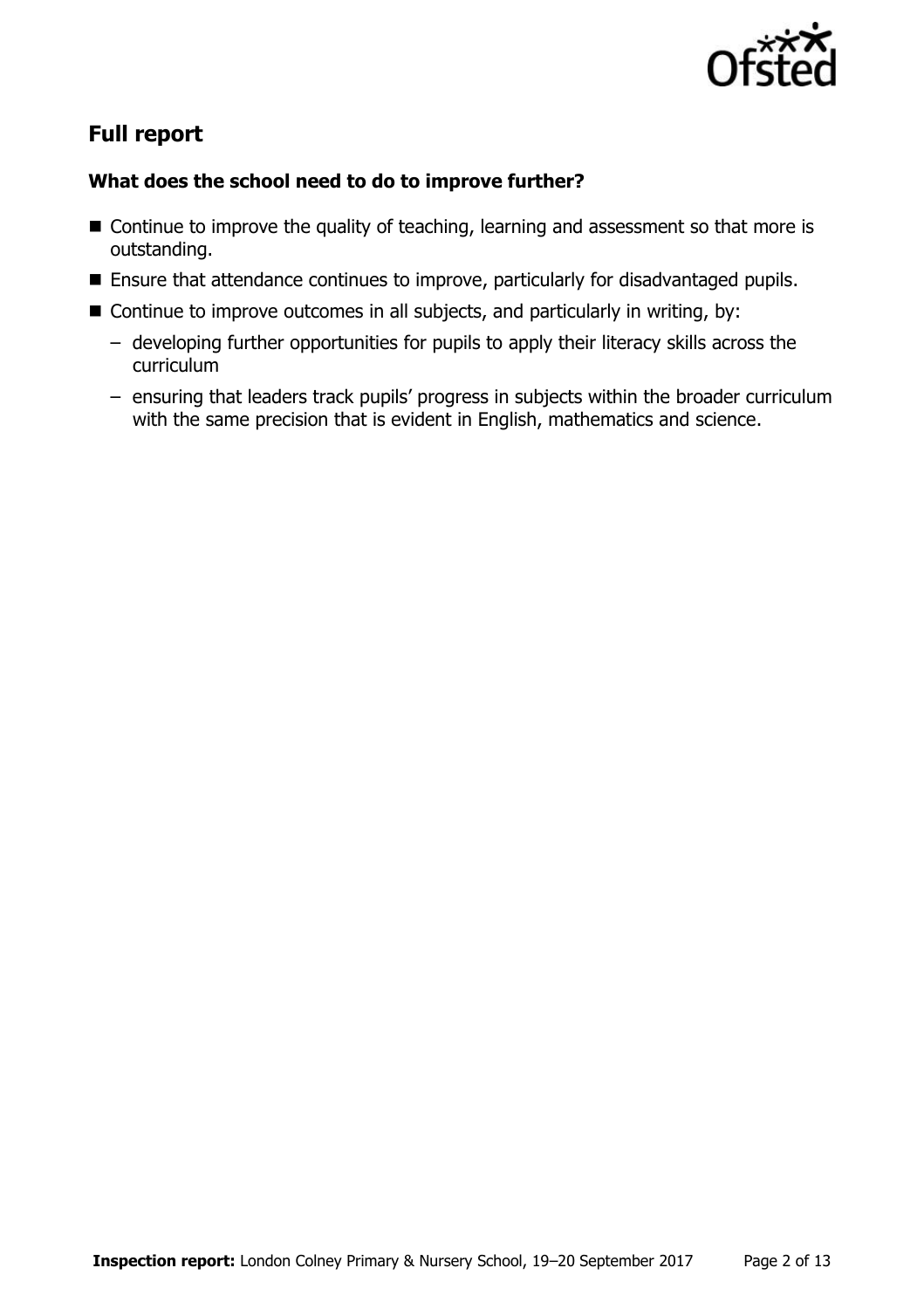

# **Inspection judgements**

#### **Effectiveness of leadership and management Good**

- The headteacher, ably assisted all leaders and governors, has been successful and unwavering in her determination to improve the school. All staff understand and willingly share her high expectations and ambitious vision for the school. As a result, all aspects of the school's work are good and improving. Leaders have a strong capacity to deliver further improvements.
- All staff are keen to learn and develop. Their morale is high. The staff survey revealed that they wholeheartedly feel well led and managed. This collective sense of direction has had a positive impact on pupils' learning and achievement.
- Leaders' self-evaluation is accurate. Leaders have a clear understanding of the strengths of the school and the areas for further development. The headteacher has ensured that improvement planning is rigorous, and is supported with appropriate expertise from outside agencies, including the local authority.
- Leaders monitor the quality of teaching regularly. They make skilful use of the information from this monitoring to provide staff with carefully selected training. Staff speak very positively about the range and quality of training that they receive. They say that this has helped them to improve outcomes for their pupils.
- The headteacher manages teachers' performance well and targets are closely matched to the needs of the individual as well as the school. As a consequence, the headteacher has challenged weak teaching practices.
- $\blacksquare$  Provision for pupils who have special educational needs and/or disabilities has been reorganised effectively. Pupils' needs are identified early and accurately. Great care is taken to support their needs and address gaps in their learning. This is financed appropriately by the additional grant. Case studies demonstrate evidence of good progress. The attendance of pupils who have special educational needs and/or disabilities has improved.
- School leaders ensure that pupil premium funding is used well. Outcomes for disadvantaged pupils are improving. In 2017, there was a substantial improvement in phonics in Year 1 for this group. Progress in reading and mathematics at the end of key stage 2, for pupils in receipt of pupil premium, was also good. Inspection evidence indicates that disadvantaged pupils, currently in the school, are making good progress.
- Leaders make effective use of the physical education and sports premium. Sports coaches have enhanced the provision in school and increased the number of extracurricular activities. Pupils' enthusiasm for physical education has risen significantly and they appreciate the range of sporting activities on offer.
- $\blacksquare$  Leaders have reviewed and made appropriate arrangements for the wider curriculum, for example in RE. The newly implemented curriculum is being monitored to evaluate how well pupils are achieving across all subject areas.
- **Pupils benefit from a range of enrichment activities. For example, all pupils were** involved in an art week last term and produced work of high quality, which was displayed in the school and the local community. During a culture afternoon, families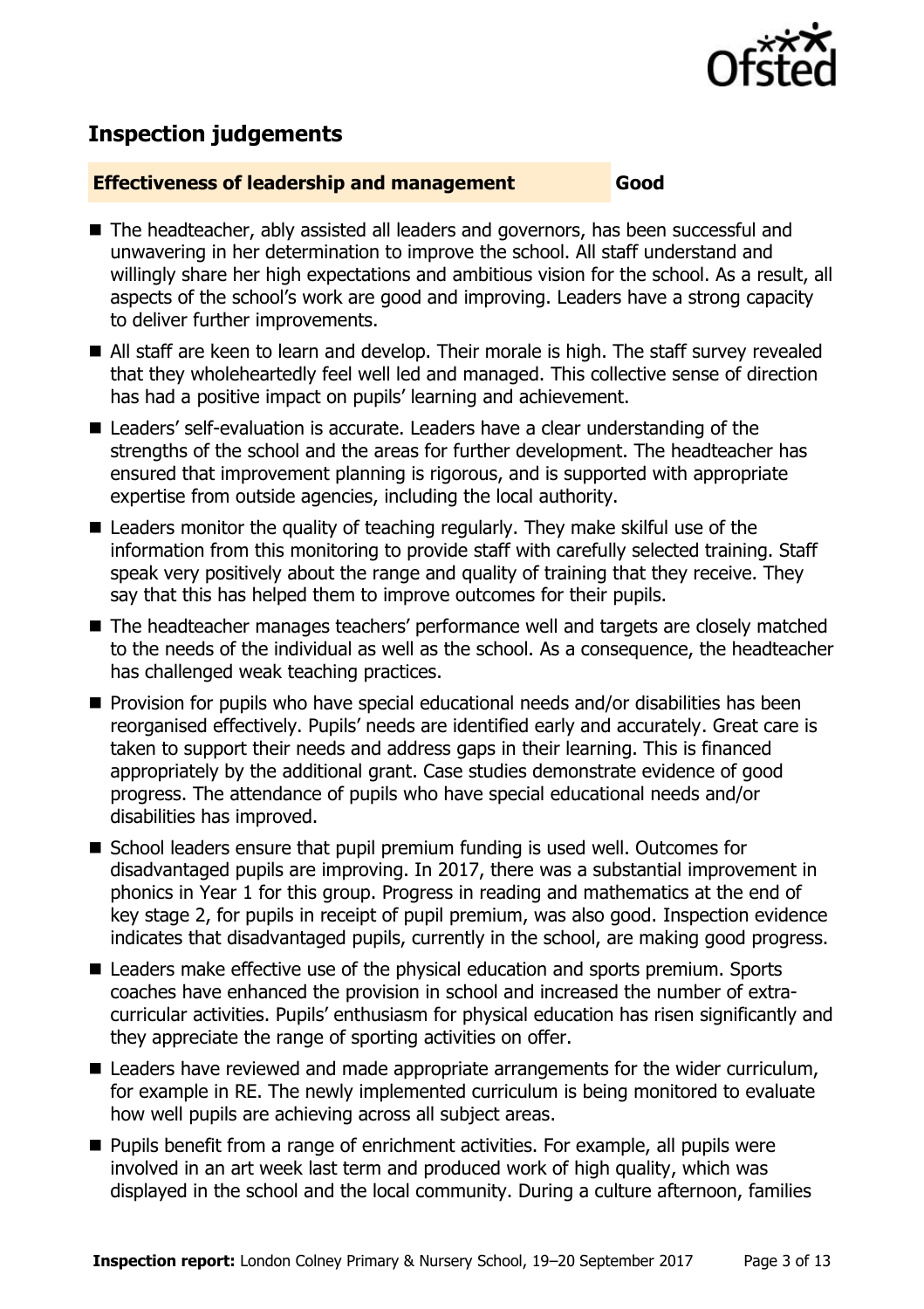

were encouraged to dress and present food typical of the broad range of cultures represented at the school. They created a handprint flag that represented their countries of origin.

- Pupils visited KidZania, where they were provided with opportunities to enact roles such as firefighters, policemen, football players and airline pilots. As a consequence, pupils have a raised awareness of the choices that they face in their future lives.
- Pupils' spiritual, moral and social development are good. The school has strong links with local religious groups. Pupils raise money for charities such as the NSPCC. There is an active pupil parliament and a weekly review of world news during assemblies. Pupils are well prepared for life in modern Britain and have a good knowledge and understanding of fundamental British values.
- Leaders and governors have worked successfully to improve the engagement of parents in the life of the school and their children's learning. Leaders have established well-attended weekly workshops for parents, covering topics such as e-safety, 'Prevent' and phonics. Parents are very positive about the school and describe it as 'very happy and friendly; like a family'.

#### **Governance of the school**

- Governance is effective. Governors are knowledgeable, with a clear understanding of educational issues. Their skills and experience are used well to support school improvement.
- Governors have a clear understanding of their roles and responsibilities. They are determined to improve the school and have a precise grasp of its strengths and weaknesses. While they are very supportive of the headteacher, they are equally prepared to hold leaders to account, where they judge that practice needs to improve.
- Members of the governing body regularly visit the school to meet with leaders and observe all aspects of the work of the school. For example, they observe learning and the behaviour of pupils. Governors regularly scrutinise pupils' progress information and invite leaders to report on their responsibilities during governors' meetings. The governing body carefully reviews the spending of the school budgets, including the pupil premium and PE grants.
- Governors regularly attend training and updates from staff at the school. They have received substantial training, for example on safeguarding, understanding performance data and assessment.
- The governing body rigorously monitor the arrangements for the performance management of the staff, including the headteacher.

#### **Safeguarding**

- $\blacksquare$  The arrangements for safeguarding are effective.
- The single central record meets all statutory requirements. This is reviewed regularly by the governor with responsibility for safeguarding.
- The designated safeguarding lead knows the pupils well. Staff alert her to changes in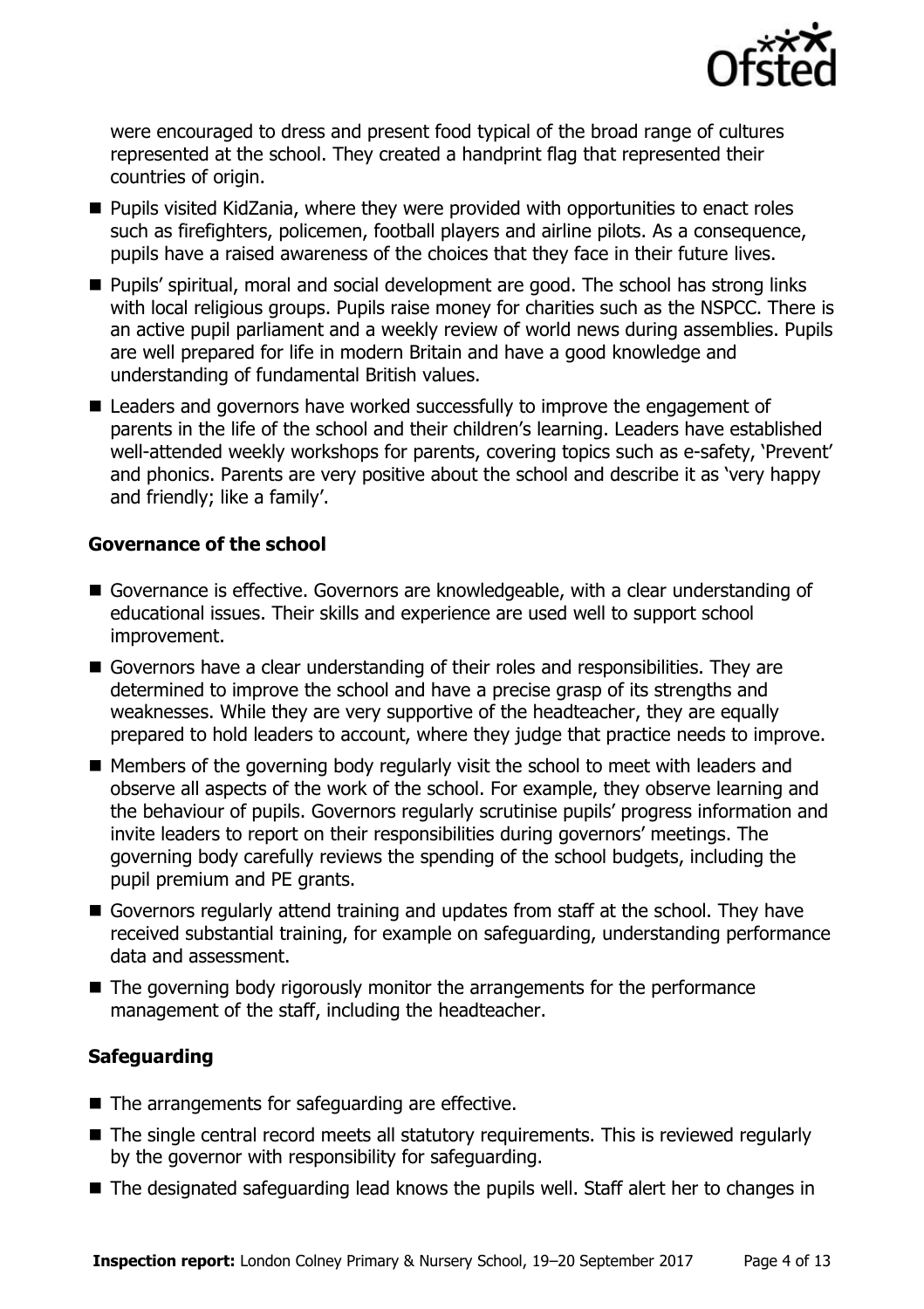

any pupil's behaviour and report any concerns quickly. She works closely with parents and external agencies to ensure pupils' safety and well-being. Precise records are kept by the school of any concerns and the way in which they have been addressed.

- Staff have been trained in line with government safeguarding guidance and they are regularly updated. This includes training on the government's 'Prevent' duty to support pupils who are vulnerable to extremism or radicalisation.
- $\blacksquare$  Pupils say that they receive regular and useful information about how to keep themselves safe from 'stranger danger', on the internet and other social media.
- All parents who responded to Parent View, and the considerably larger number who expressed their views in the school's own surveys, agree that their children are safe at school.

#### **Quality of teaching, learning and assessment Good**

- The headteacher has placed teaching, learning and assessment at the centre of the school's work. As a result of effective support and training, teachers have high expectations and the quality of teaching, learning and assessment is now good.
- Teachers have good subject knowledge. In addition, they have an understanding of how to capture their pupils' interest and what makes them want to learn. For example, in a Year 4 class, pupils used role play to enhance their understanding of habitats in the rainforest.
- Teachers promote positive attitudes to learning. They also emphasise the importance of perseverance. In a Year 6 class, pupils worked with enthusiasm to improve their figurative writing. They were not worried about taking risks and learned quickly from their mistakes. Their intellectual curiosity was very evident.
- Teachers use questioning well to monitor their pupils' understanding and to help them to tackle misconceptions quickly. Questioning is also used effectively to help pupils to think more deeply and widen their considerations. In a Year 3 class, for example, the teacher used questions to challenge pupils to demonstrate how mnemonics could help them to improve their spellings. This resulted in animated discussion as pupils successfully deepened their knowledge and understanding.
- Teachers provide pupils with an increasing number of opportunities to embed their writing skills in English and the wider curriculum. Pupils are proud of their work and take care with their presentation.
- Work in pupils' books demonstrate that by the end of Year 1, most pupils use basic punctuation routinely well. Their handwriting has improved considerably and they can use adjectives and conjunctions. By the beginning of Year 6, most pupils are using advanced vocabulary to very good effect and apply this in different types of writing. For example, in non-chronological reports, pupils used technical vocabulary appropriately and well.
- The teaching of reading is effective. Pupils enjoy reading and evidence in their reading logs shows that most read widely at home.
- The teaching of mathematics is also effective. Teachers regularly set complex and challenging problems to ensure that pupils develop their reasoning skills. For example,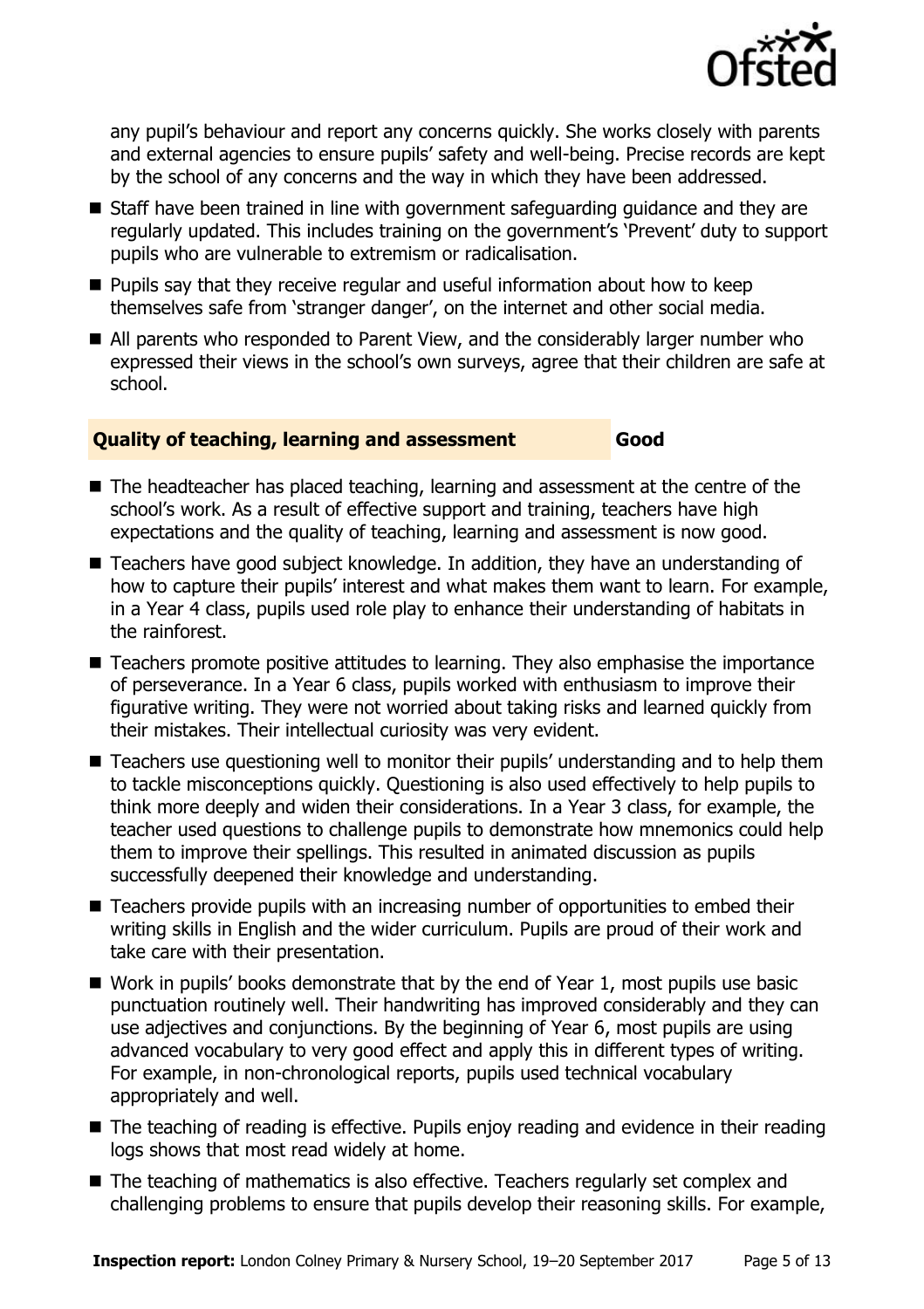

pupils worked successfully in pairs, in a Year 5 class, to generate problems to solve in relation to positive and negative numbers.

- Teaching assistants make use of the skills that they have developed during the highquality training that leaders provide. Assistants typically provide good support and challenge for pupils who have special educational needs and/or disabilities and those who find the learning more difficult.
- **Pupils understand how well they are learning and what they have to do to improve.** This is because teachers and pupils share an accurate understanding of the new assessment procedures. Teachers review their pupils' work daily and provide verbal feedback in line with the school policy. Pupils make good use of this feedback and also assess how far they have met the learning objectives at the end of each session.
- $\blacksquare$  Pupils are provided with well targeted support if they need to catch up. In Year 6, pupils are invited to a weekly Saturday school and an Easter School to build their confidence and prepare them for their tests.

#### **Personal development, behaviour and welfare Good**

#### **Personal development and welfare**

- The school's work to promote pupils' personal development and welfare is good.
- The school has developed a positive learning environment and pupils respond well to this. One pupil commented; 'I come to school every day, not because I need to, but because I want to.' His peers agreed with this view.
- Most pupils develop self-confidence as they progress through the school as a result of the care they receive. Older pupils are articulate and keen to talk positively about their experiences in the school and the responsibilities they have undertaken.
- **Pupils are provided with opportunities to become playground pals, peer tutors or to be** elected to the school parliament. Members of the school parliament are ambassadors for school initiatives such as the new approach to assessment called 'conferencing'. They also speak in assemblies and liaise with senior managers, thereby developing their decision-making and leadership skills.
- The school promotes six values: honesty, respect, success, responsibility, care and perseverance. Pupils are familiar with, and can talk about, these values. For example, they are encouraged to persevere and develop into resilient learners who are keen to improve their work. As one pupil said: 'I keep trying and trying to get things right.'
- Most pupils enjoy learning. They collaborate well during lessons. For example, pupils were keen to discuss ways that they could improve their writing in an English lesson.
- **Pupils say that racism and other forms of bullying are rare. They are confident that** issues concerning bullying will be resolved quickly by adults in the school.
- The school promotes pupils' physical health. There are opportunities to join sportsrelated clubs, for example, football, gymnastics and multi-sports. Pupils can also join a cookery or a gardening club. Pupils are encouraged to play games or engage in sporting activities on the school field during the lunch break.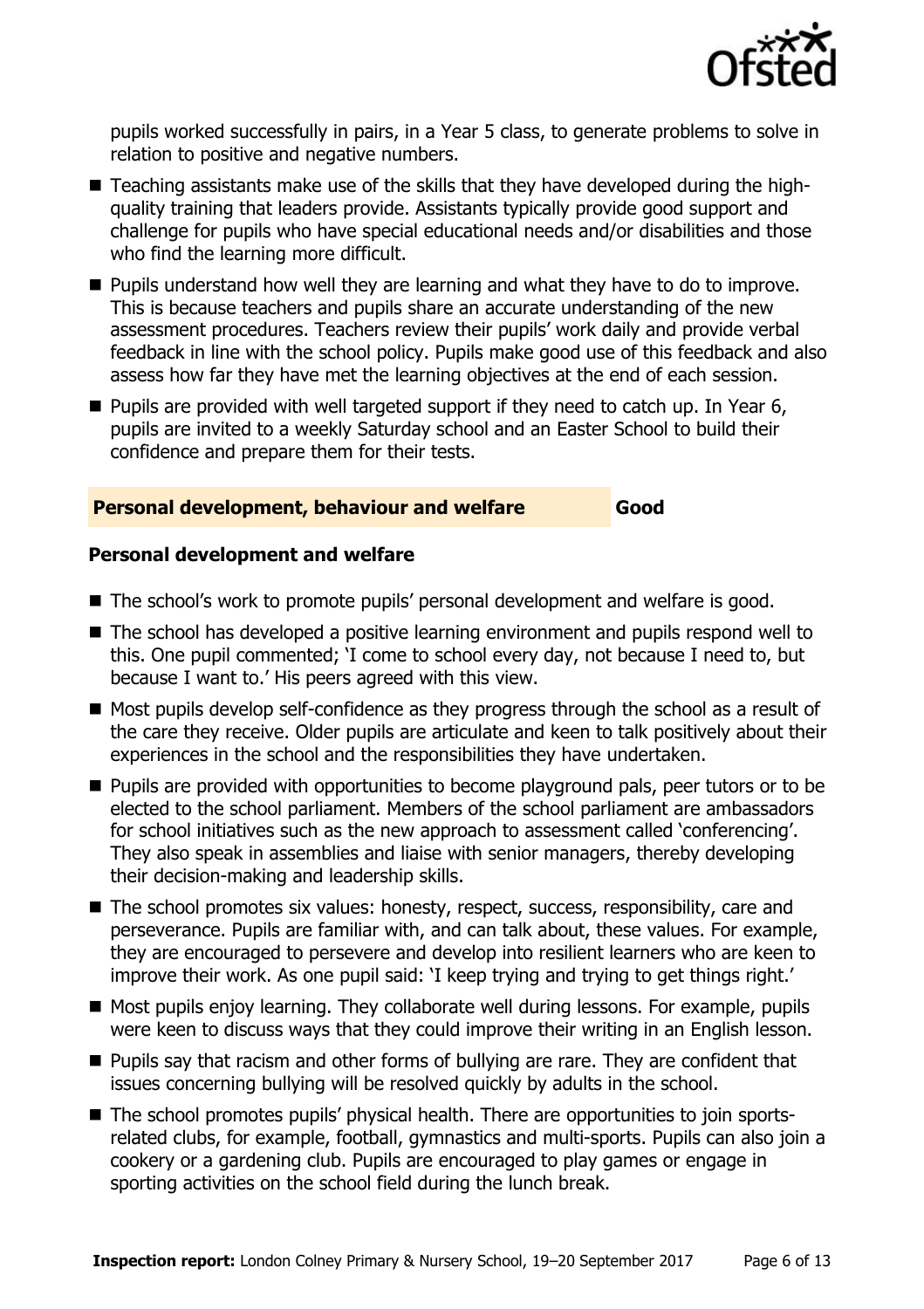

#### **Behaviour**

- The behaviour of pupils is good.
- **Pupils have responded well to the headteacher's high expectations for behaviour. The** number of incidents of poor behaviour has reduced considerably. In many classes, pupils listen attentively. Incidents of low-level disruption or disengagement from the learning are rare. A house point system is used to reward good behaviour and achievement and awards are issued weekly during assemblies.
- **Pupils mix easily and well during playtimes and the lunch break. They behave sensibly** as they move around the school and they are polite to their teachers, visitors and peers.
- Punctuality has improved at the beginning of the day as a result of the school's preferred 'soft start' to the school day. During this time, breakfast is offered to all pupils in their classrooms and this has motivated more to arrive early at school.
- Leaders have placed great importance on pupil attendance, which has improved since the previous inspection. Class attendance figures are read each week during assemblies and a cup is awarded to the winning class.
- **Pupil ambassadors have been appointed to promote attendance. Leaders have worked** closely with parents and external agencies to reduce permanent absence. The attendance of disadvantaged pupils remains below the national average and leaders have made this a priority for their work.

#### **Outcomes for pupils Good**

- As a result of leaders' work to improve the quality of teaching, learning and assessment, pupils' achievement has improved rapidly across a range of subjects and in each year group, and is now good. Evidence in school indicates that this improved achievement is sustained and accelerating.
- In Year 1, 100% of children passed the phonics screening check, building on the improvements evident in 2016. This represents a considerable improvement in attainment and is a testament to the school's increased emphasis on the importance of reading. In a recent survey of pupils' attitudes, the majority say that they now love to read.
- Achievement at the end of key stage 1 is at the national average, but the proportion of pupils working at greater depth has improved substantially, particularly in reading and mathematics.
- **Provisional assessment information indicates that, in 2017, Year 6 pupils made** progress that was higher than the national average particularly in reading and mathematics. The number of pupils who exceeded expectations in reading and mathematics was also higher than the national average. Progress in writing in Year 6 was also higher than the national average. A scrutiny of pupils' books indicates that the improvements in achievement are being sustained.
- There are small numbers of disadvantaged pupils, and also those pupils who have special educational needs and/or disabilities in each year group. Leaders track the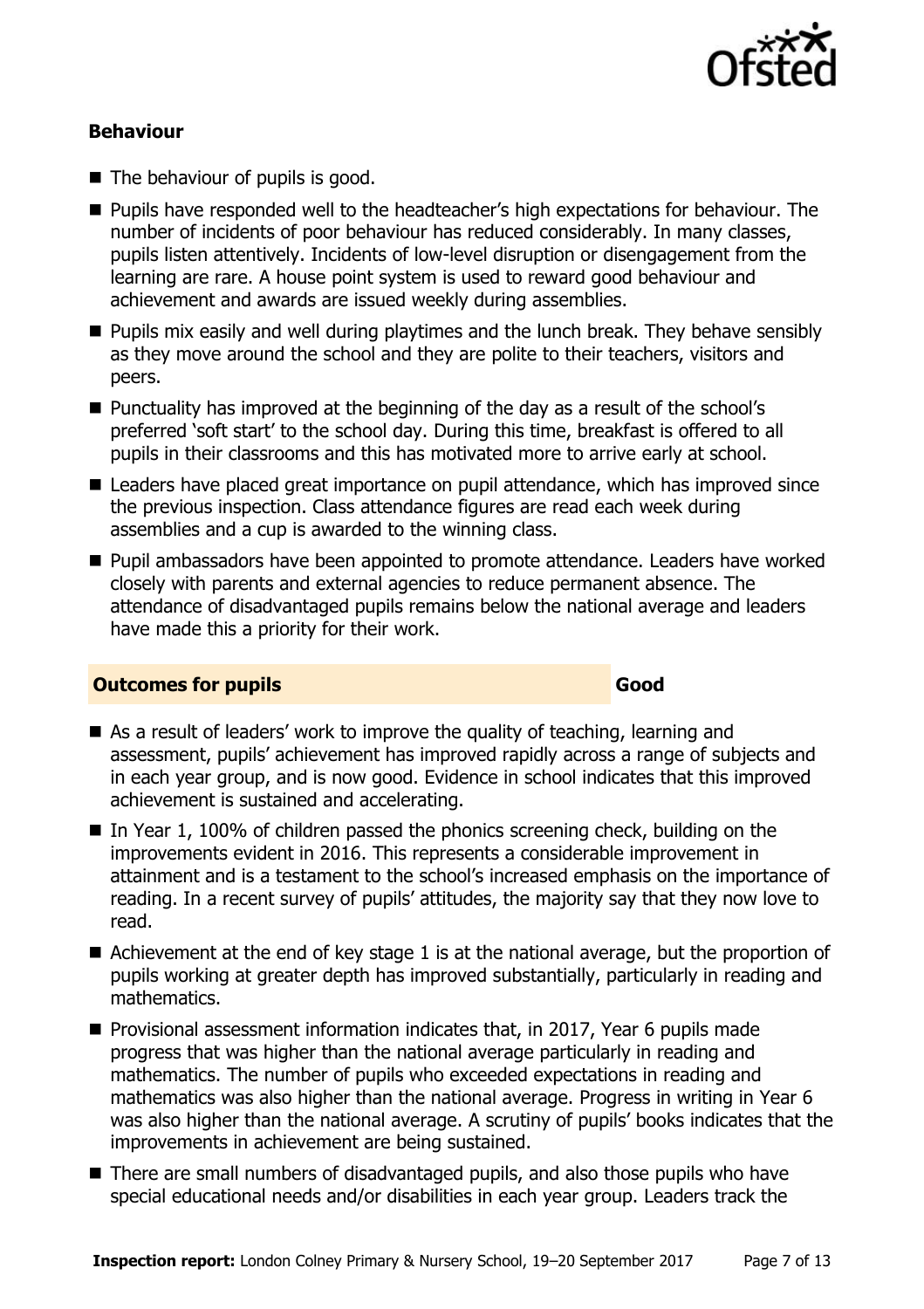

progress of their disadvantaged pupils and provide timely and effective support. While many disadvantaged pupils make good progress, a minority of this group do not make expected progress and this is exacerbated by poor attendance.

- Pupils who have special educational needs and/or disabilities are identified quickly. The precise and well-chosen support that they receive enables them to make good progress from their starting points.
- The number of pupils at the school who do not speak English as a first language at home is considerably higher than the national average. Most of these pupils develop excellent communication skills in English and, historically, make better progress than their peers. The few pupils who have recently arrived in the country are supported well. Their communication skills improve rapidly.
- More-able pupils make good progress. The challenge for more-able pupils has improved since the previous inspection. These pupils are now provided with extra, or more-complex, learning activities to develop their abilities. For example, in mathematics, more-able pupils are expected to solve complex mathematical problems. In a Year 6 class, pupils responded well when they were challenged to improve their writing by using personification, metaphors and similes.

#### **Early years provision Good Good**

- The leader in early vears has worked with passion and determination to successfully raise standards of achievement and renew the learning environment. Consequently, the quality of the provision has improved considerably.
- Children's needs are carefully and accurately assessed when they enter early years. Their progress is tracked and staff precisely identify children's individual learning needs so they receive the correct support. Consequently, the proportion of children who reach a good level of development has risen and is now just above the national average. Given the children's individual starting points, this represents good progress.
- The quality of teaching, learning and assessment has improved significantly. This is due to the considerable training to develop staff in this phase. The quality of the provision is reviewed regularly, both within school and by the local authority.
- Adults in early years work very well together. Consequently, learning activities are efficiently prepared and organised. Adults check children's progress regularly and individual learning journals are used effectively to provide evidence of their achievements.
- Children are well behaved and maintain their concentration for long periods. This is due to the interesting learning activities. They are developing good communication skills, basic phonics and number work. The indoor and outdoor learning environments are well organised so that children are learning to cooperate, make decisions and develop independence.
- The environment in early years is safe and caring. The proportion of adults to children is appropriate and adults ensure that children are well supervised. Welfare requirements are met in full.
- The development of good relationships with parents has been a priority this year.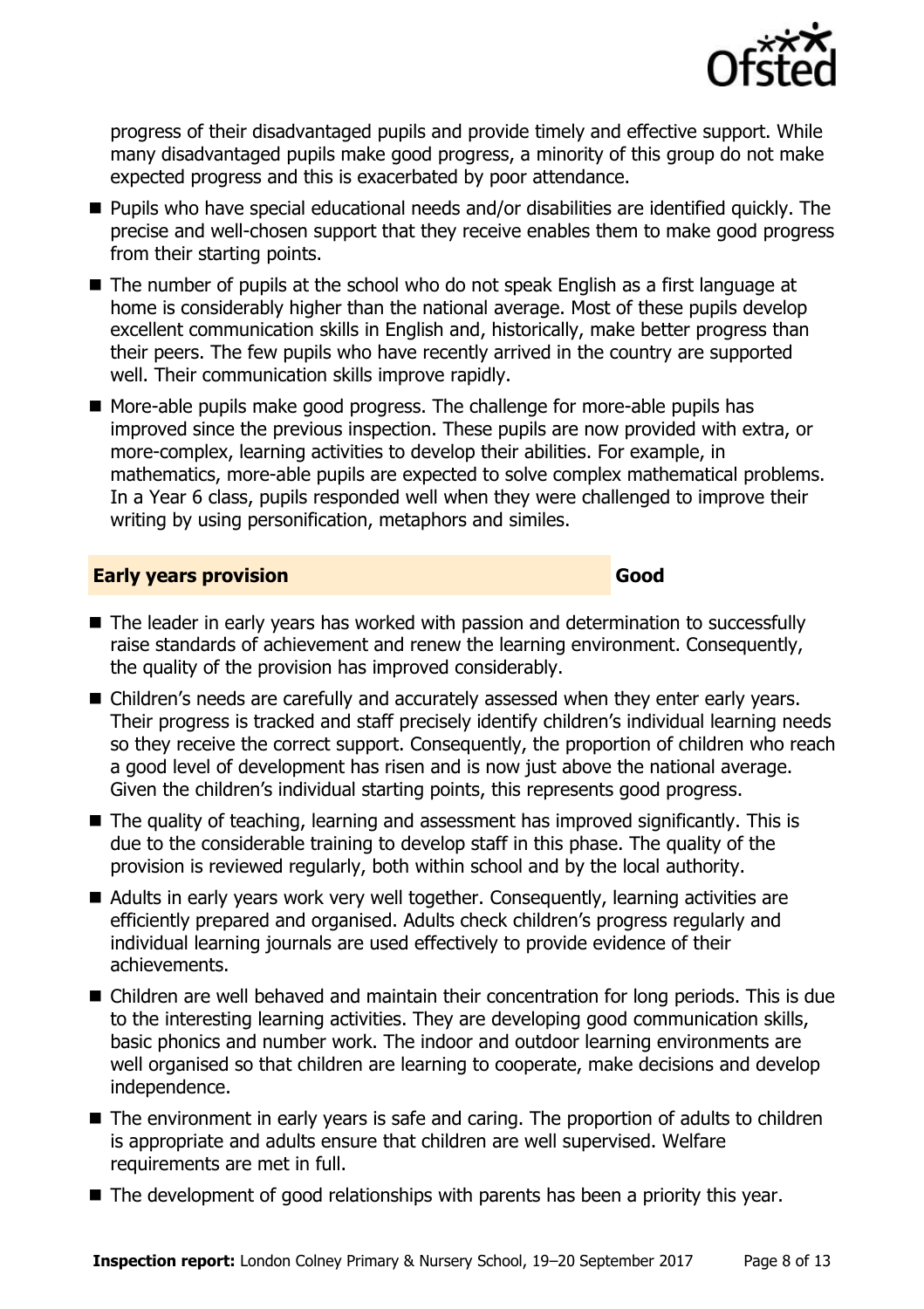

Communications are established well before the children start school when staff conduct home visits. Parents are encouraged to participate in the initial assessments that provide useful information about their child's interests and development.

■ Leaders ensure that parents are kept well informed about the progress that their children are making. Workshops for parents are organised throughout the year, for example, on phonics and mathematics. Parents are invited to participate in the planning to improve the outdoor environment. Parents are very positive about their children's experiences in early years.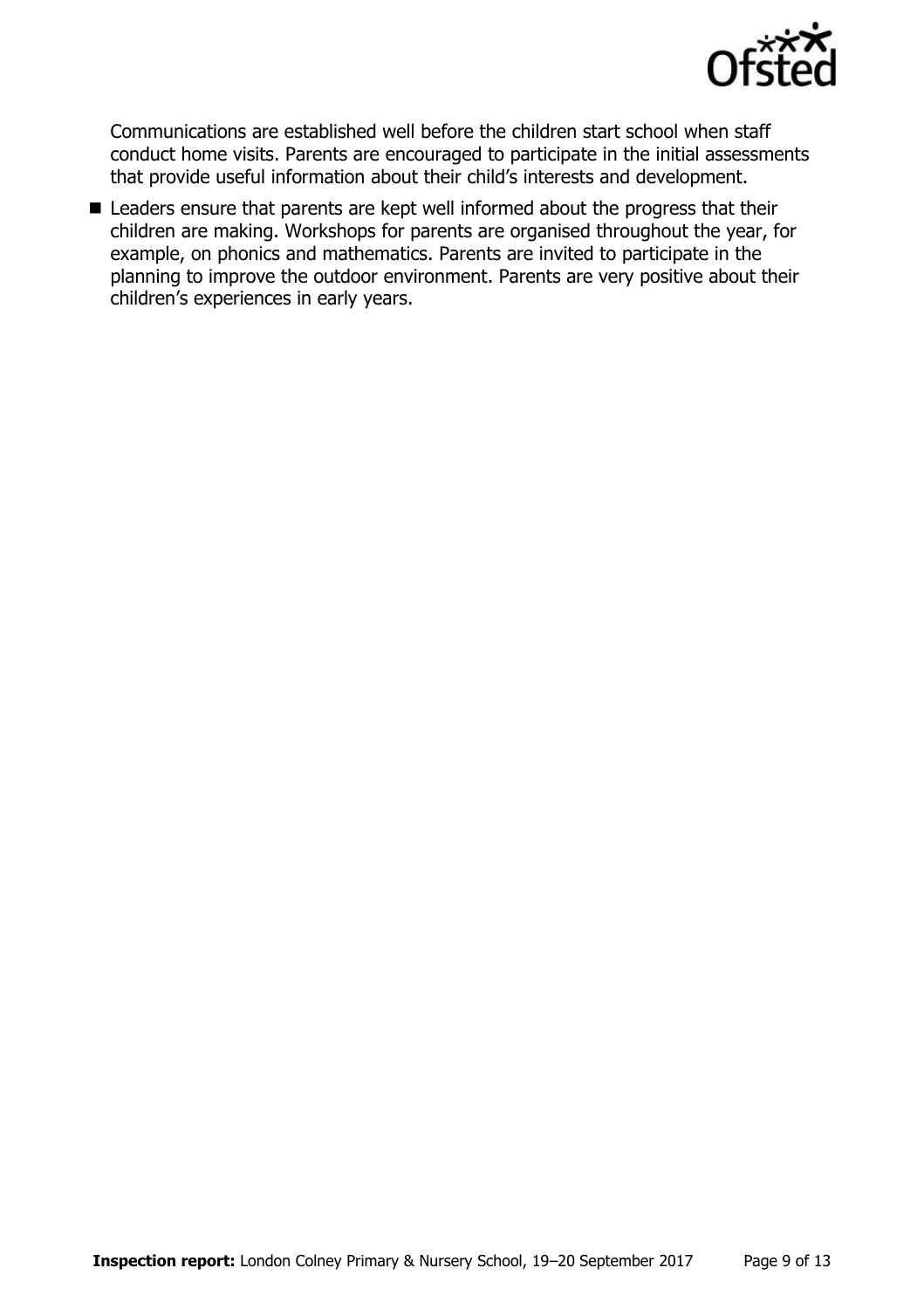

# **School details**

| Unique reference number | 117146               |
|-------------------------|----------------------|
| Local authority         | <b>Hertfordshire</b> |
| Inspection number       | 10023358             |

This inspection of the school was carried out under section 5 of the Education Act 2005.

| Type of school                      | Primary                        |
|-------------------------------------|--------------------------------|
| School category                     | Community                      |
| Age range of pupils                 | 3 to 11                        |
| Gender of pupils                    | Mixed                          |
| Number of pupils on the school roll | 143                            |
| Appropriate authority               | The governing body             |
| Chair                               | <b>Theresa Clements</b>        |
| Headteacher/                        | Sarah Joyce                    |
| Telephone number                    | 01727 823283                   |
| Website                             | www.londoncolney.herts.sch.uk  |
| <b>Email address</b>                | head@londoncolney.herts.sch.uk |
| Date of previous inspection         | 10-11 February 2015            |

#### **Information about this school**

- The school meets requirements on the publication of specified information on its website.
- London Colney is a smaller than the average-sized primary school.
- $\blacksquare$  The majority of pupils are from ethnic minority groups and the number that speak English as a second language is well above the national average.
- A higher proportion of pupils join or leave the school during the school year than in schools nationally.
- The school meets the government's floor standards, which are the minimum expectations for pupils' attainment and progress in English and mathematics at the end of Year 6.
- The proportion of pupils supported by pupil premium funding and those who have special educational needs is broadly in line with the national average.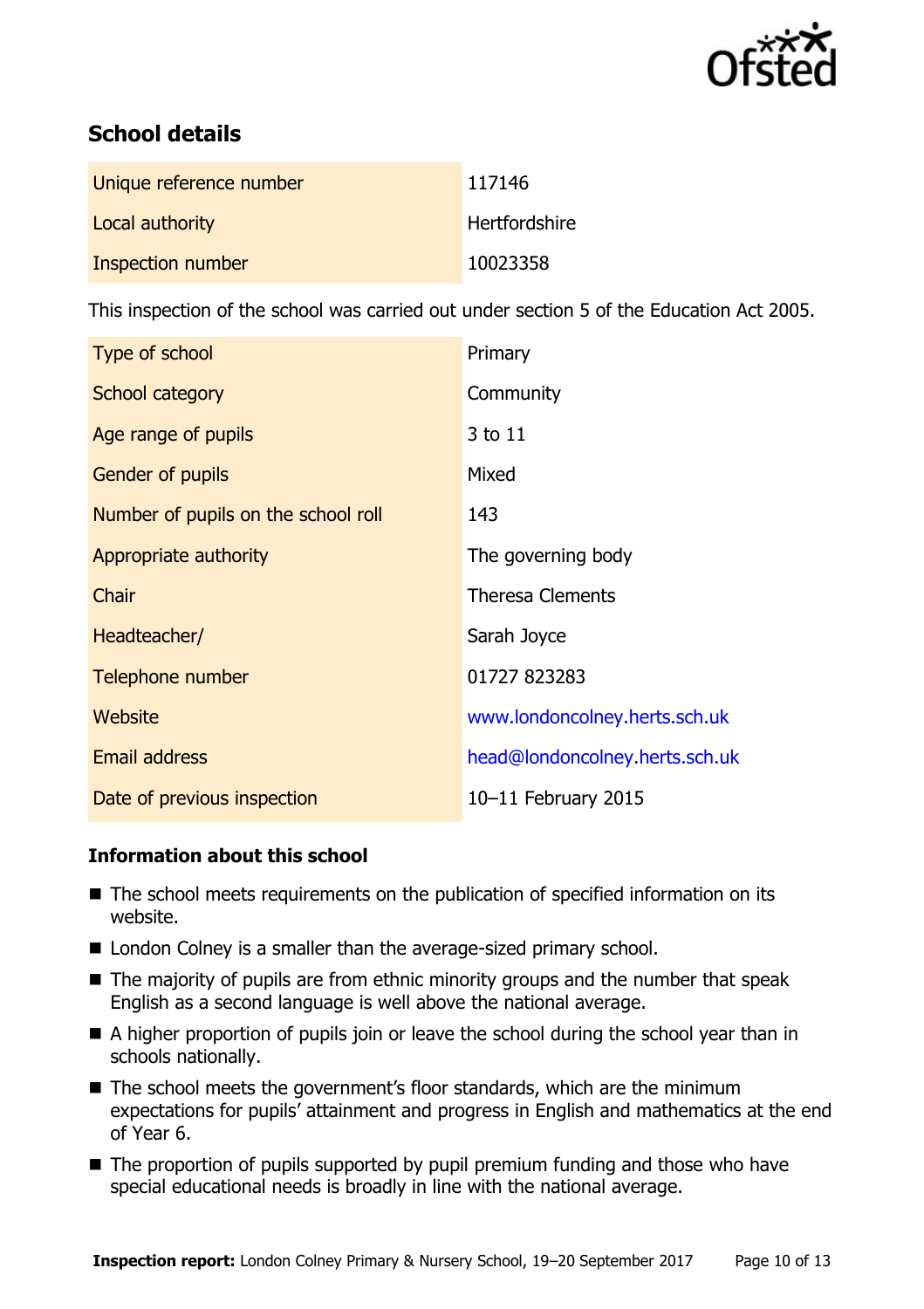

■ The headteacher has changed since the last section 5 inspection. She took up her current position in September 2016.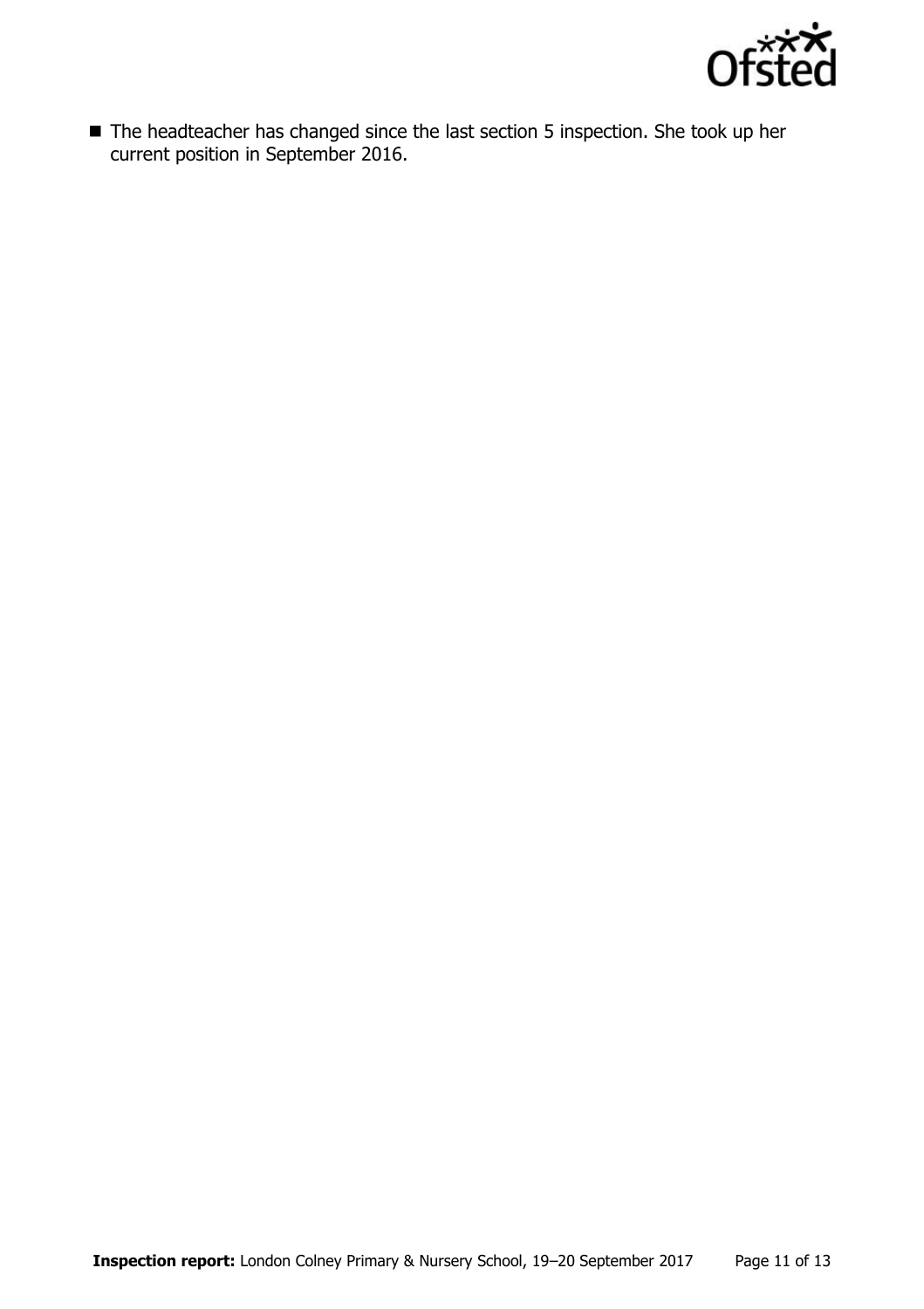

# **Information about this inspection**

- The inspector visited every class in the school at least once, jointly with the headteacher and the deputy headteacher.
- The inspector observed teaching and learning and assessed the quality of the pupils' work.
- Meetings were held with the headteacher, senior and middle leaders, staff, pupils and governors. The inspector also met with the school improvement partner from Hertfordshire County Council.
- The inspector looked at documentation, including the school's analysis of its strengths and weaknesses, information of pupils' achievement, records of behaviour and safety and the monitoring records of the governing body.
- **Pupils'** written work was scrutinised. Examples were selected from the previous and the present academic year and across a range of subjects and year groups.
- The inspector held discussions with parents in the playground. Account was also taken of the 10 responses on Parent View, the online questionnaire for parents.

#### **Inspection team**

Jane Ladner, lead inspector and official Ofsted Inspector